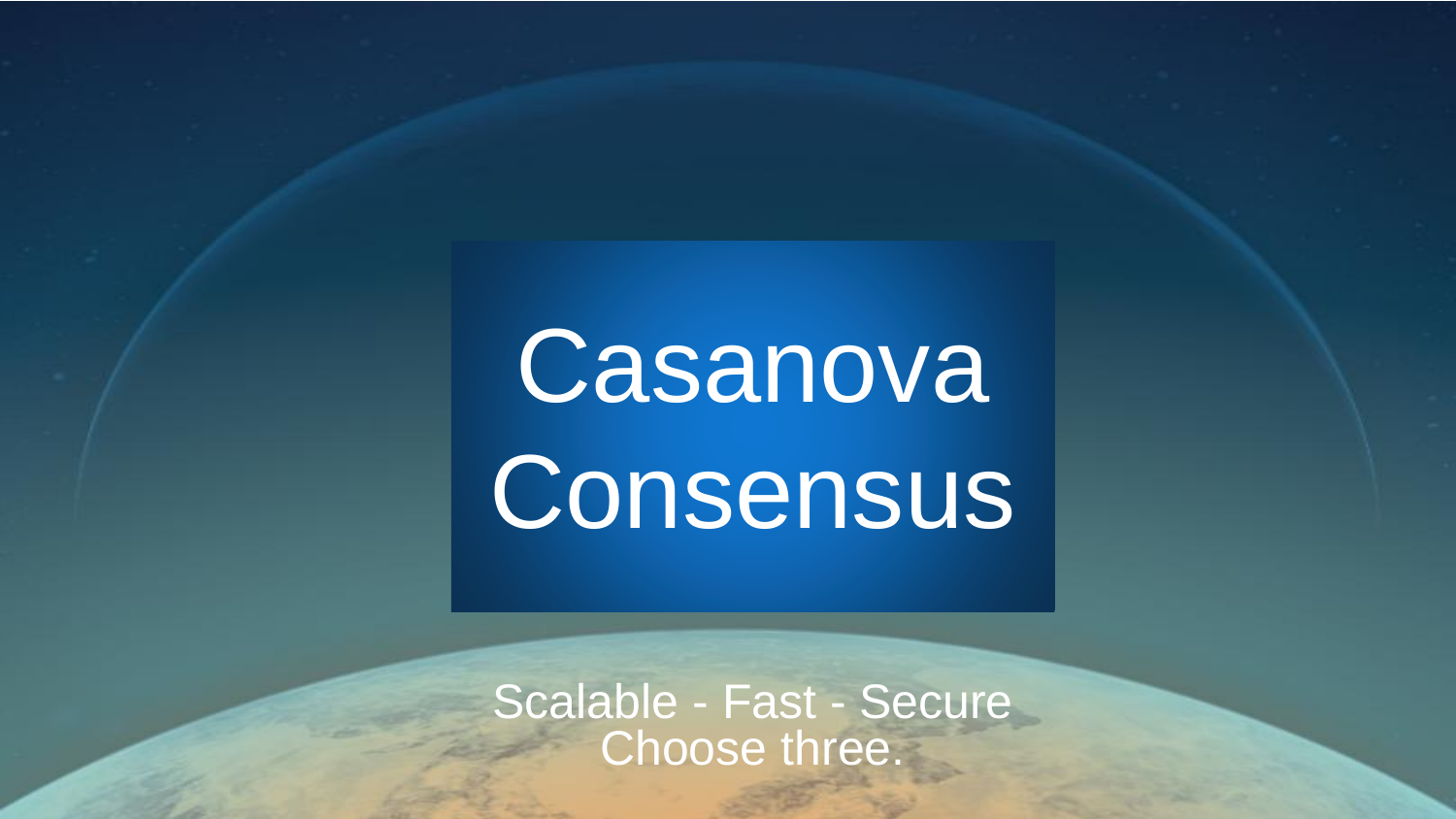#### Blockchain & Consensus

• The consensus algorithm is the low-level mechanism for ensuring that everyone has the same ledger and smart contract state (eventually).

- Algorithm needs to solve the *Byzantine Generals Problem*
	- BGP is the formal statement of the intuitive problem that computers fail in really unexpected ways.
	- Network needs to be able to find consensus anyway.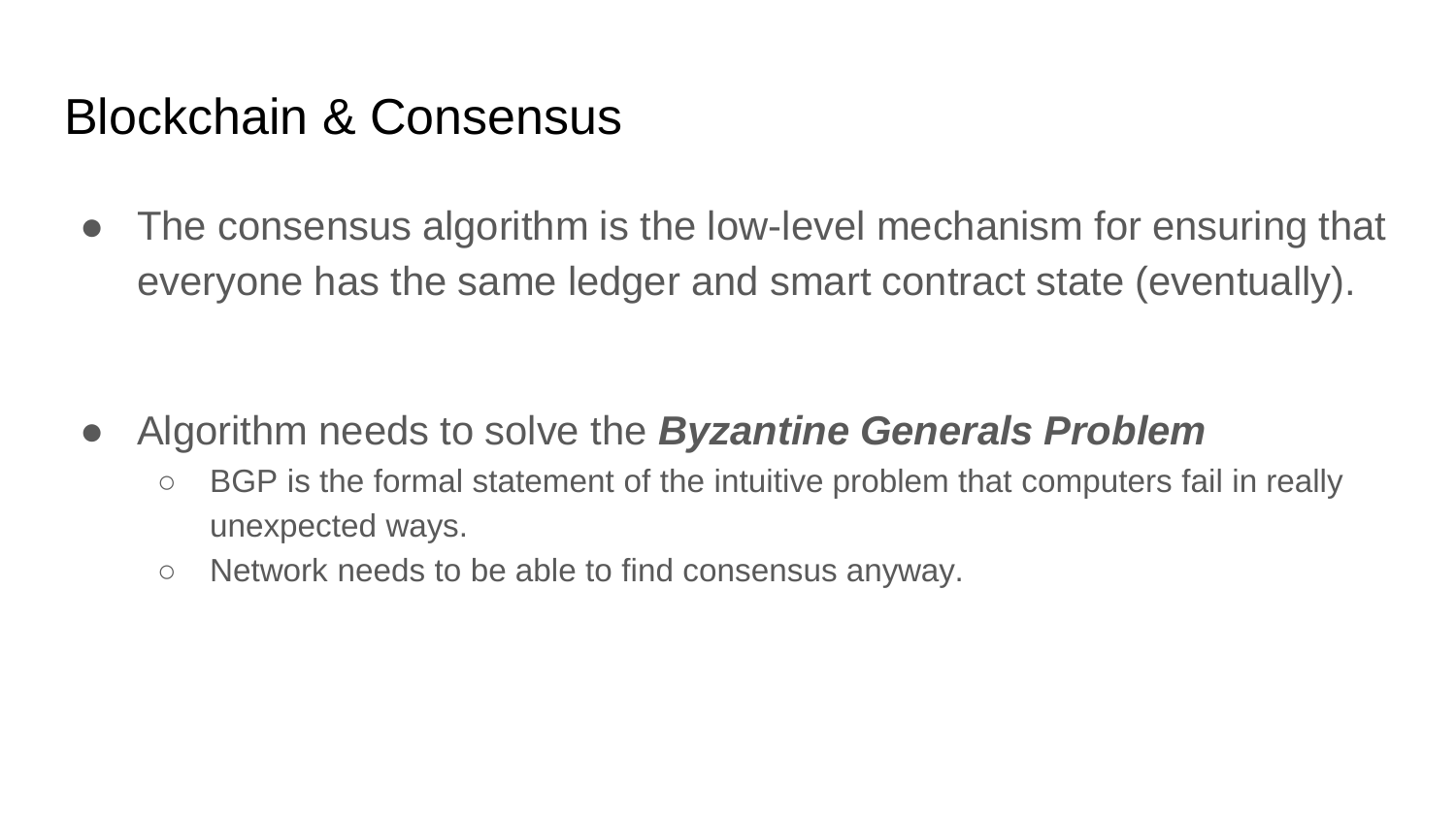# Motivation: Security, Performance, Reliability

- Proof-of-Work is probabilistically **secure** and **live**, but very slow and expensive.
- Proof-of-Stake consensus improves performance, but has other drawbacks.
	- **Solana:**
		- Beta network has had significant downtime.
		- Most capacity currently used for voting, instead of regular transactions.
		- Costly to be a validator.
		- Only probabilistically secure.
		- Censorship is possible in a leader protocol.
	- **Avalanche:** 
		- Only probabilistically secure.
		- Liveness issues with large validator counts.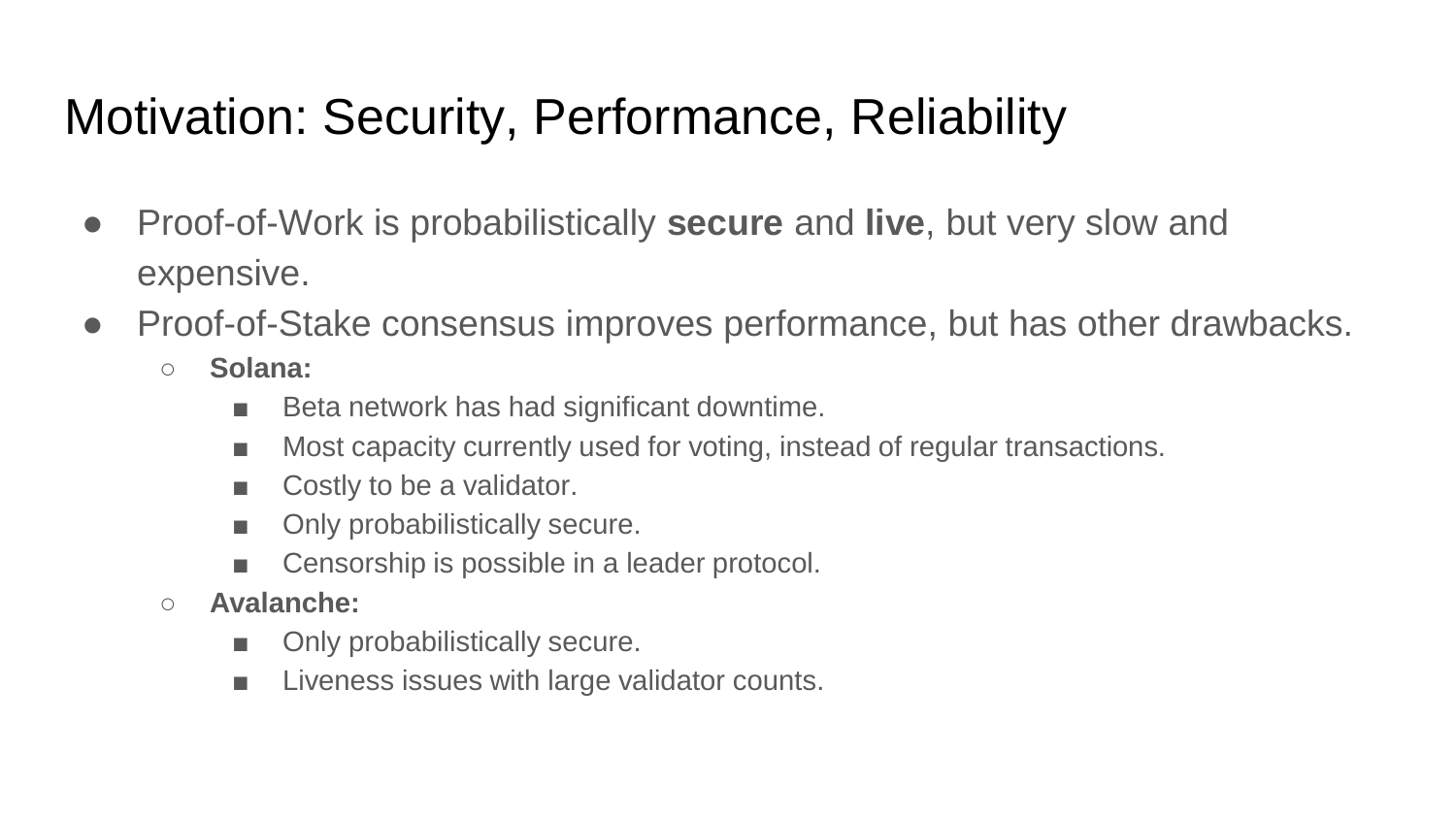# Motivation: We Want *Fast, Safe, and Live Consensus*

*Casanova* is the *leaderless, trustless, safe,* and *live* consensus protocol that we are using to build the Silvermint blockchain.

Solutions to the major issues:

- *Proof-of-Stake*, so we use normal computing hardware.
- **Deterministic security** with true finalization.
- *Provably live* under weak synchrony assumption.
- *Extremely low-latency:* Milliseconds/seconds instead of minutes/hours.
- *High throughput:* at least 100,000+ TPS.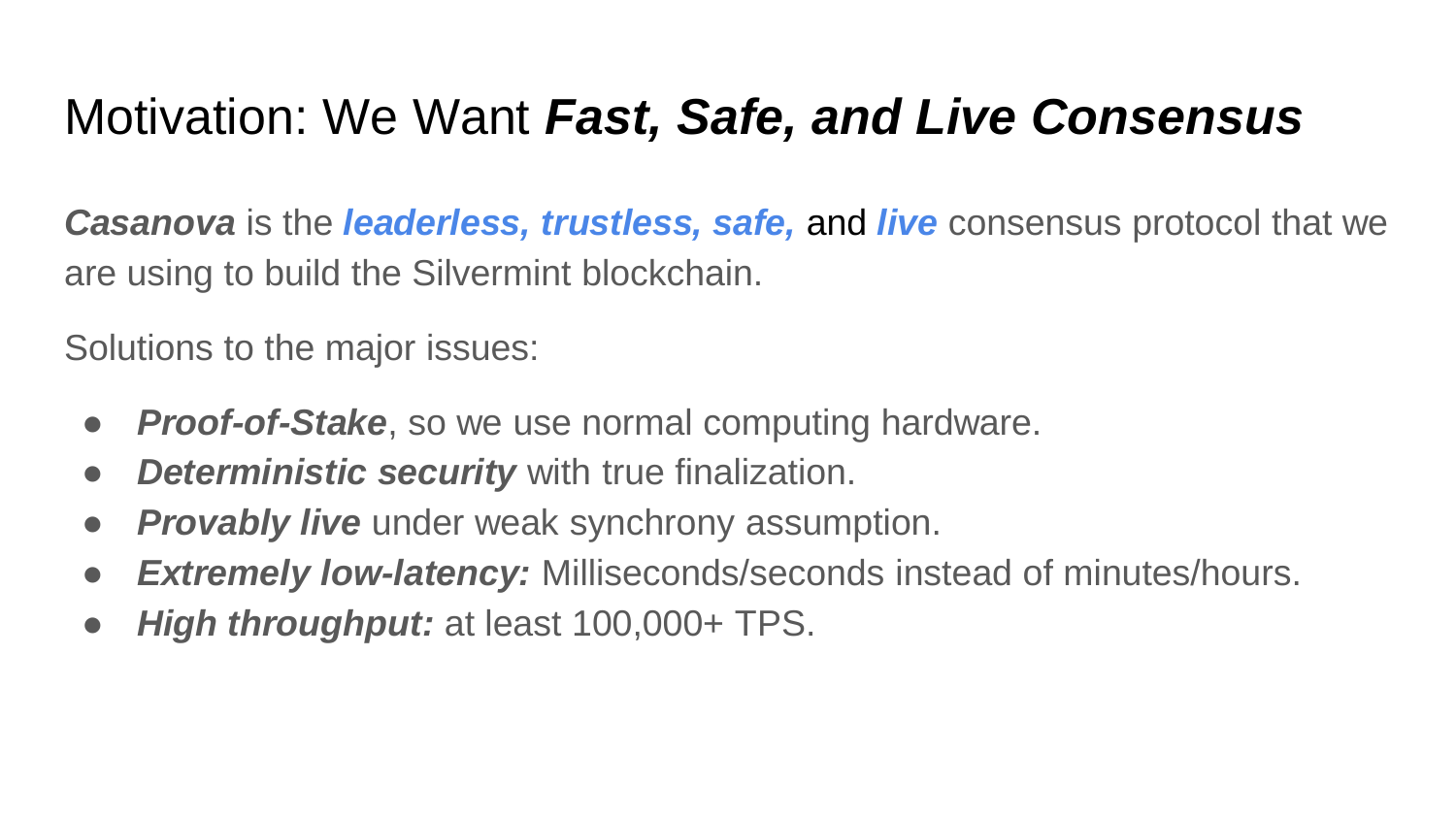#### Casanova: Basic Ideas

- Networks scale when you can deploy many nodes, each one contributing capacity to the network.
- Capacity equals space for transactions, so forming consensus using "voting" messages" must not overwhelm transactions.
- Transaction Acceptance and Confirmation must be fast in the usual case.
- It should be hard (expensive) to DoS the network.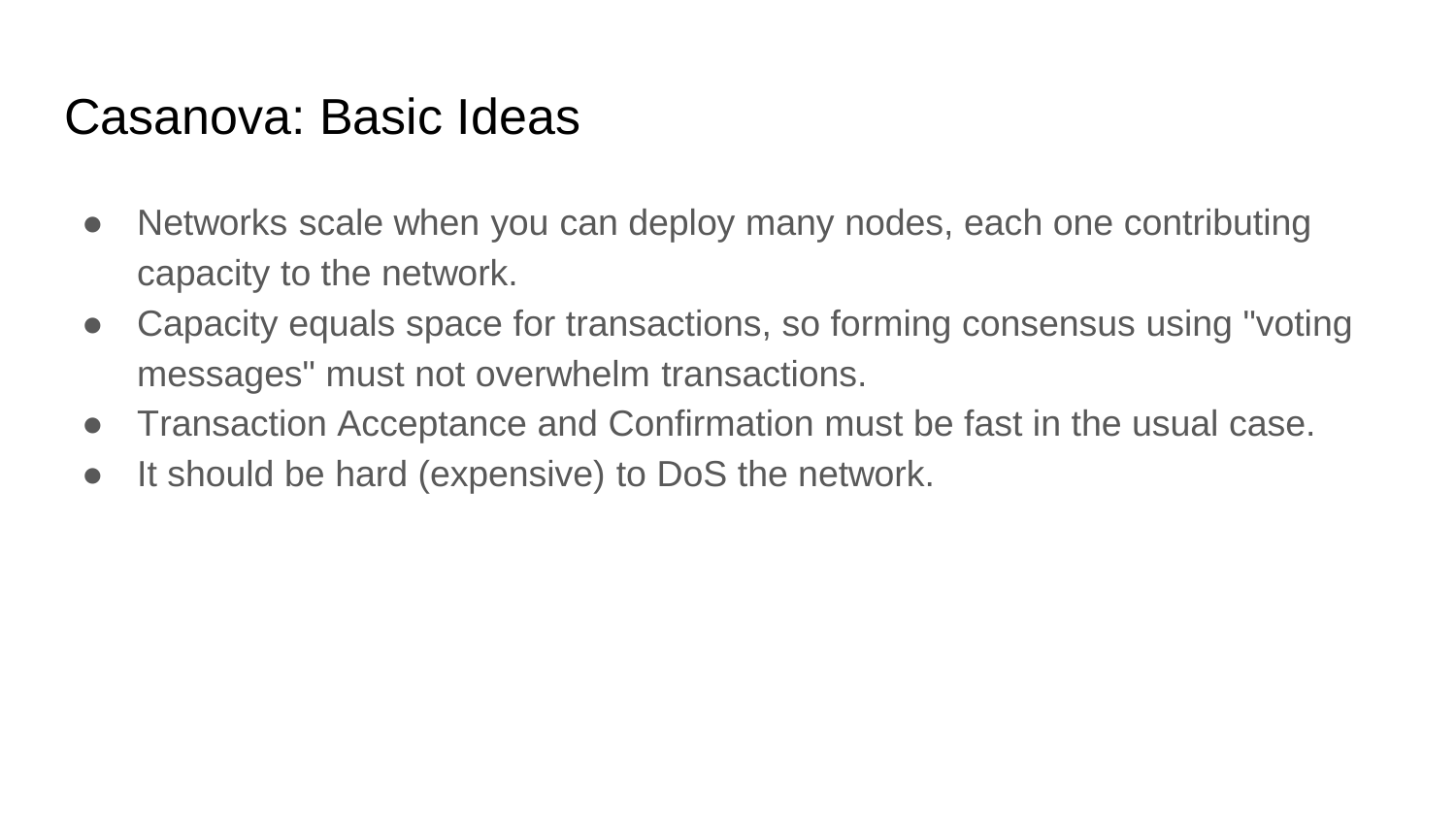# Directed Acyclic Graph (DAG) of Blocks

- Casanova uniquely uses a DAG to permit nodes to produce blocks all the time without leader election.
- Each block mentions the blocks observed by the node thus far.
- No voting needed, since the DAG structure deterministically finalizes transactions when operating normally.

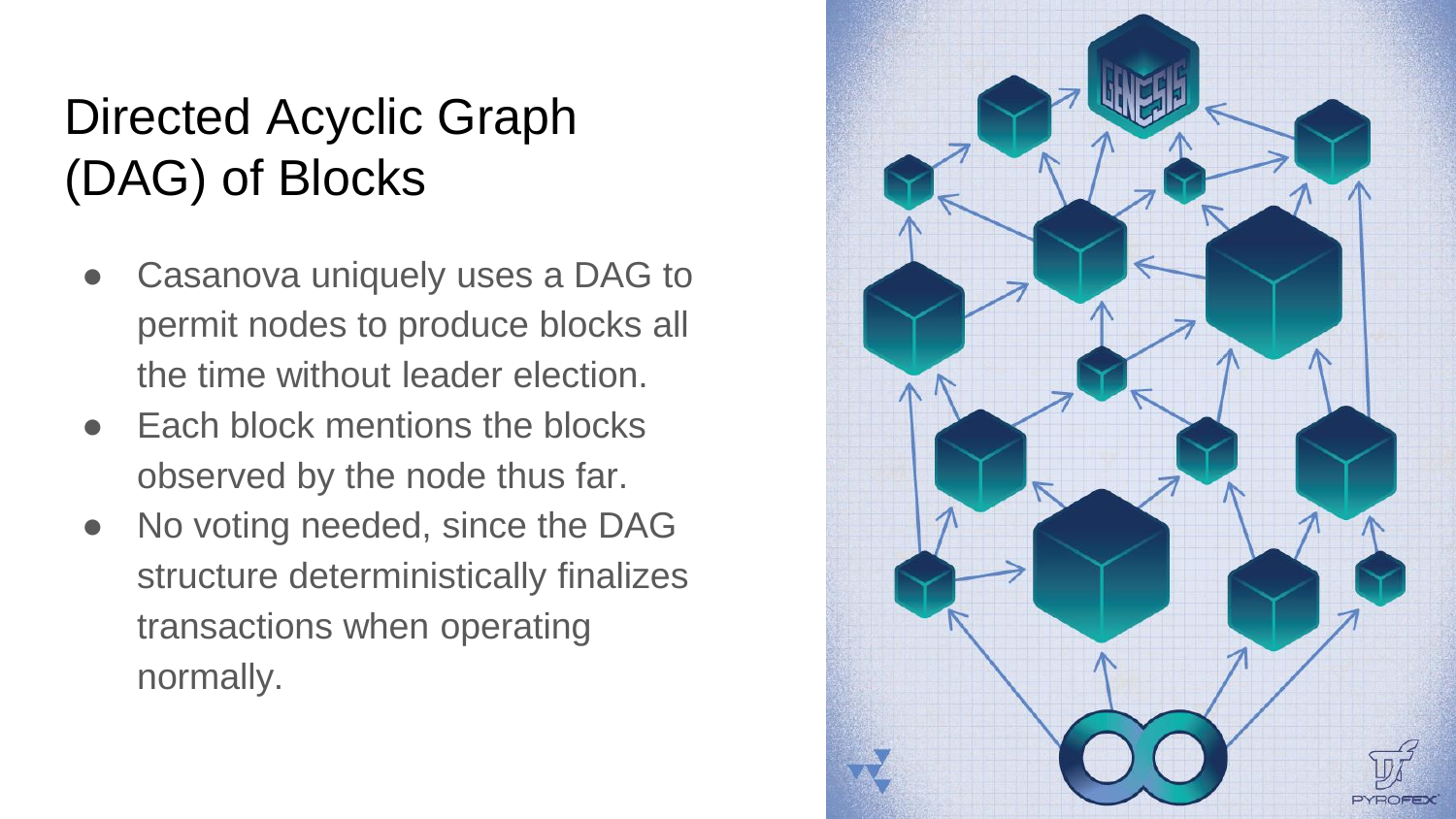#### DAG Basics: Block Production

- Every Validator produces blocks all the time on a fixed schedule.
- The network should: *ACCEPT ALL BLOCKS*, if possible.
- Because: each block adds *transaction capacity***.**

*How does the network "accept" blocks?*

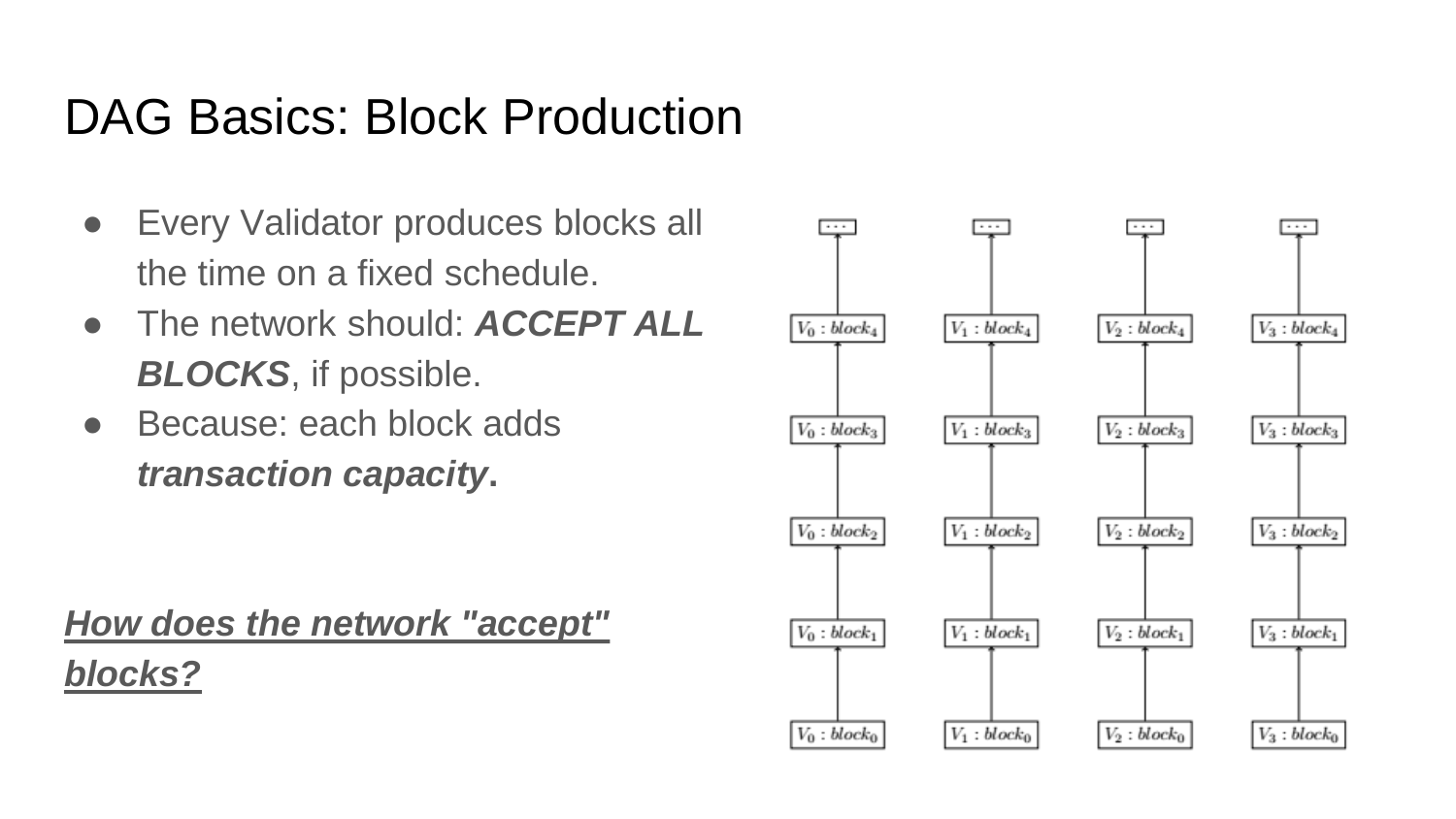### DAG Basics: Block References

- Each validator *references* the blocks it *has already seen* when it produces a new block.
- The red lines mean:  $V_1$  *has seen these blocks as of block*<sup>1</sup>.
- I.e.,  $V_{11}$  *references*  $V_{00}$ ,  $V_{20}$ ,  $V_{30}$ .
- $\bullet$  V<sub>1</sub> will no longer accept transactions that conflict with the blocks V<sub>11</sub> referenced.
- Note: When a block references another block, it is often called a "*child*" of the "*parent*" block it references. I.e.,  $V_{11}$  is a child of  $V_{00}$ , et al.

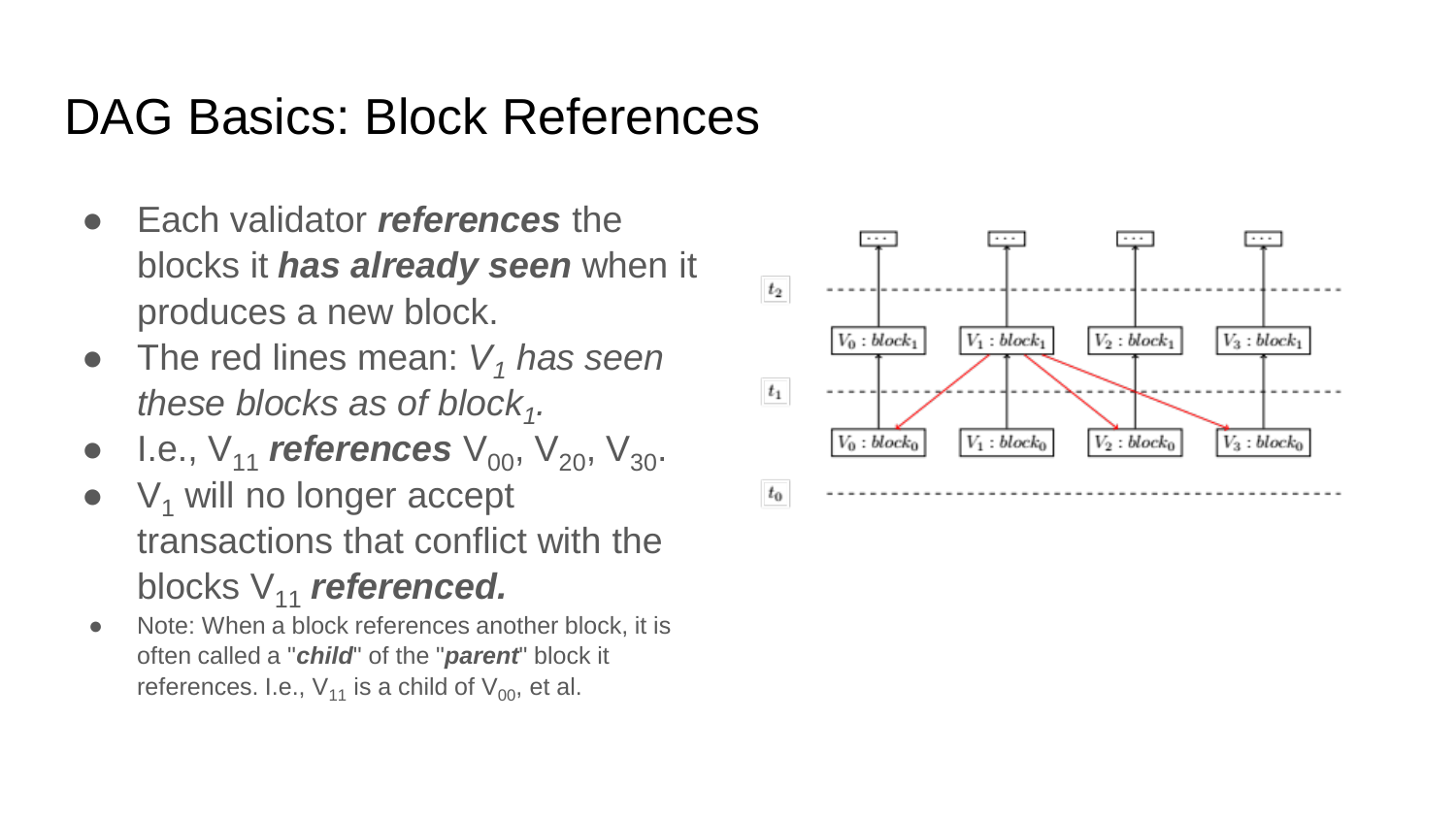#### DAG Basics: Block References

- All the blocks produced at *t<sub>1</sub> reference* the blocks produced at *t0* .
- $\bullet$  At  $t_2$ ,  $\vee_0$  observes that a faulttolerant majority (100% in this case) has seen  $V_{00}$ ,  $V_{10}$ ,  $V_{20}$ , &  $V_{30}$ .
- That isn't enough to finalize, but it's almost enough.

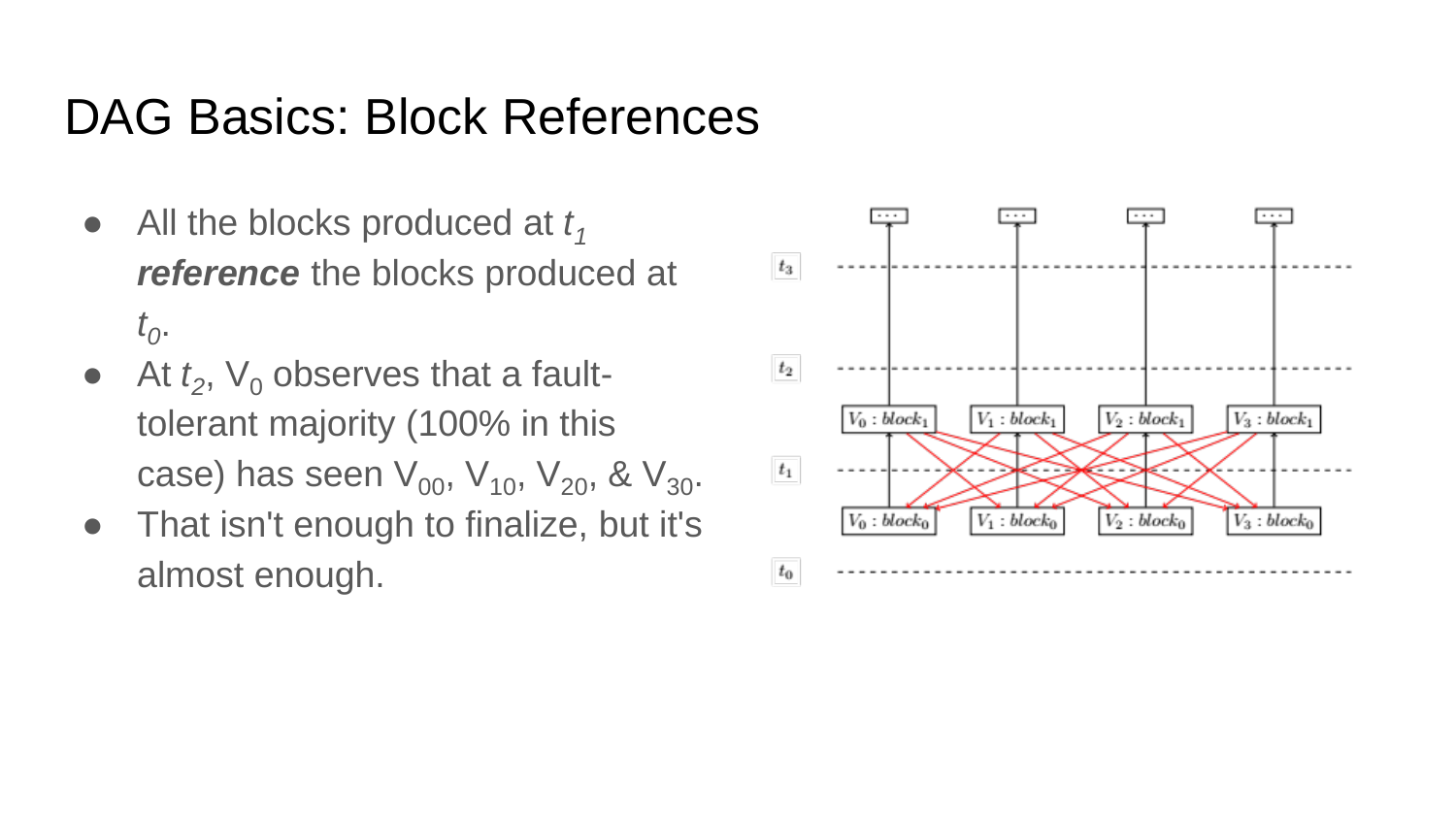#### DAG Basics: Achieving Finalization

- $\bullet$  At  $t_3$ , all validators can prove that a fault-tolerant majority has seen the green blocks *AND* that the FTM has seen an FTM see those blocks.
- No validators can change their mind anymore.
- So, the transactions in the **green blocks finalize** at time *t<sup>3</sup>* , so long as they don't conflict with any other transactions in green blocks.

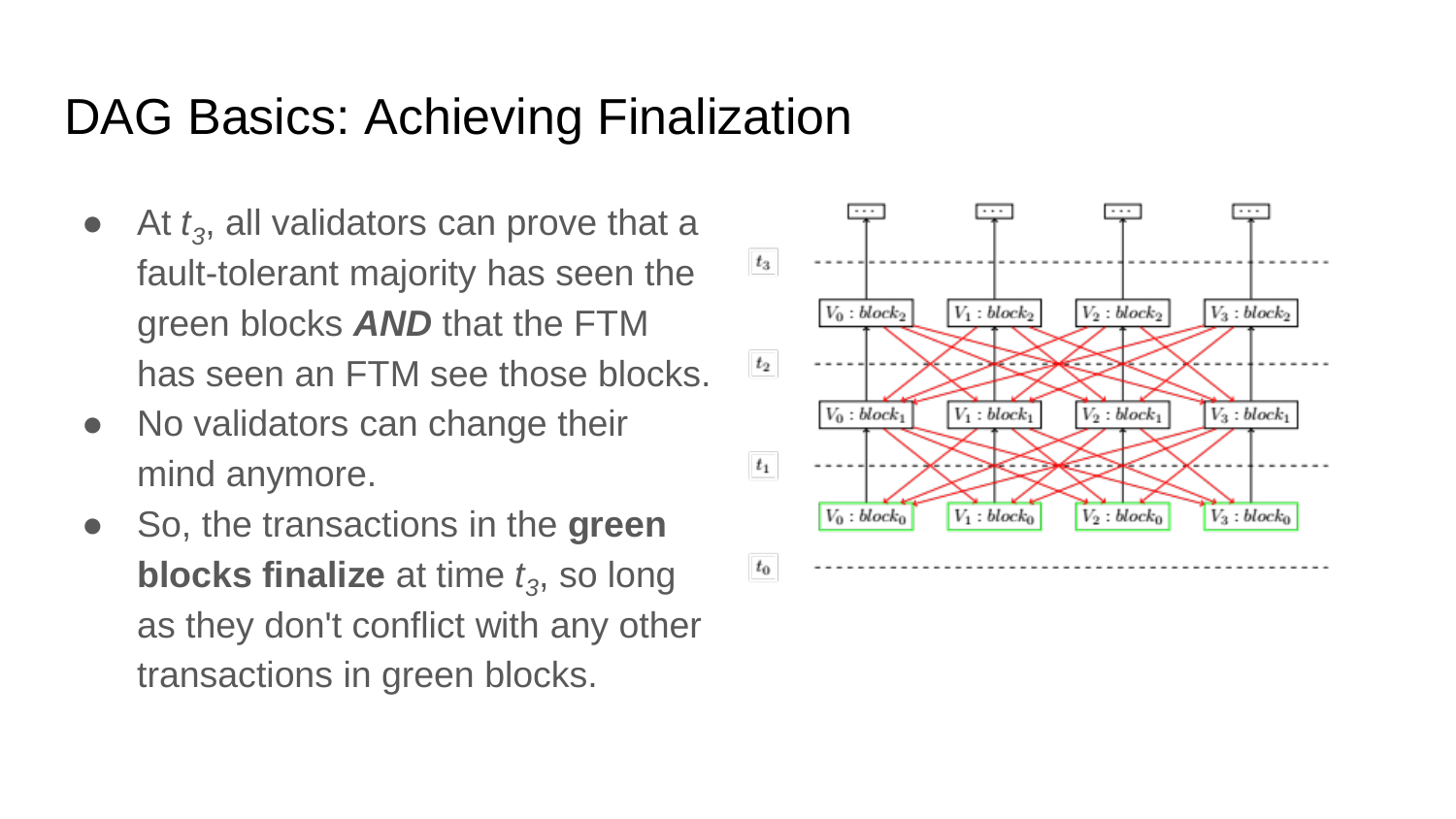#### DAG Basics: Transaction Finalization

- Casanova finalizes transactions, not blocks.
- Blocks are always accepted by the network.
- Blocks may be empty and contain only references.
- All transactions in a block may be rejected (e.g., if they're all double spends).
- The block is accepted into the DAG anyway, in order to accumulate references, which provide the DAG structure.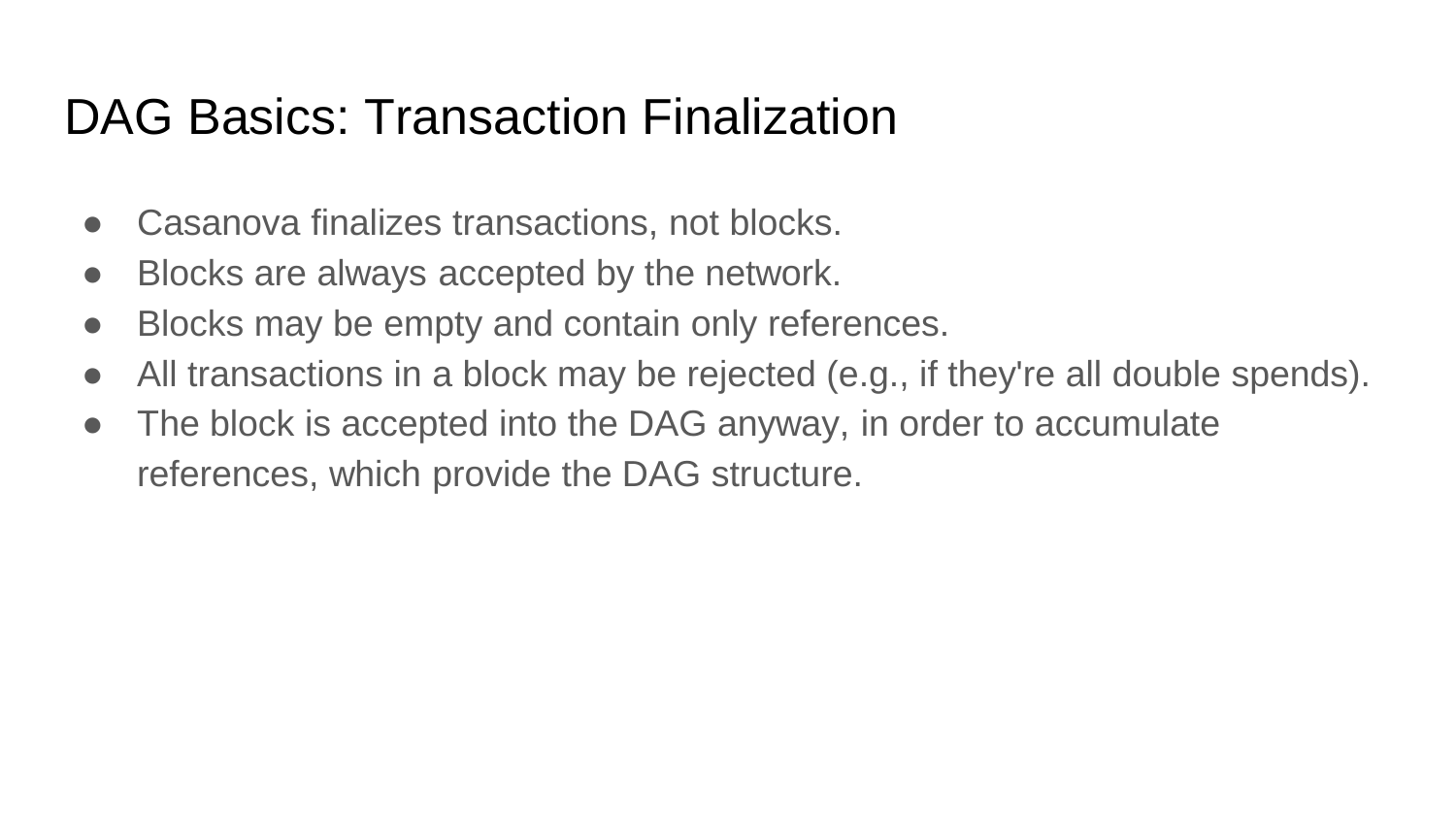### DAG Basics: Casanova is Safe and Live

- Safety/Security:
	- Once finalized, *transactions can never be reverted*.
	- Once finalized, *transactions can never be re-ordered*.
	- Finalization in Casanova:
		- Nodes can't change their mind about seeing a block.
		- Not enough uncommitted nodes to change the network's mind.
- I iveness:
	- Finalization will occur, given a weak synchrony assumption.
		- Assumption: Messages aren't delayed forever.
		- Implication: Humans have to notice and fix problems promptly or finalization will be slow.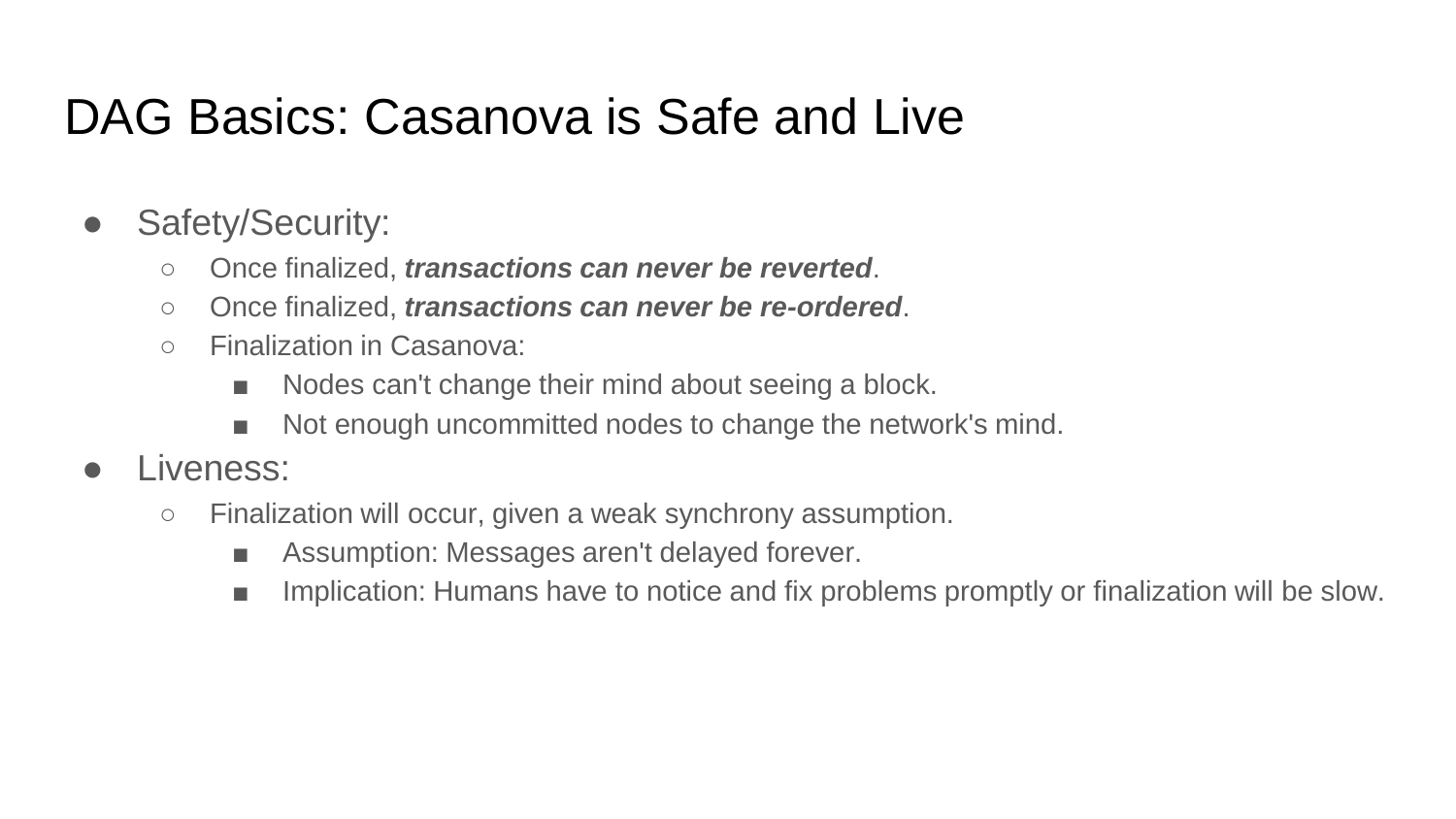# Resolving Conflicts: Conflict Domains

- Transactions in a DAG aren't necessarily ordered relative to each other.
- Nodes must be able to tell when two transactions have to be ordered.
	- E.g., spend the same UTXO.
	- $\circ$  E.g., two users sending bids to a DeFi contract at the same time.
- Network can process all non-conflicting transaction in any order and the result is the same.
	- This is very, very fast.
	- This accounts for 99.9% of all transactions. I.e., it's the usual case in retail payments.
- Formal name for two transactions that conflict is that they both "*occupy the same conflict domain.*"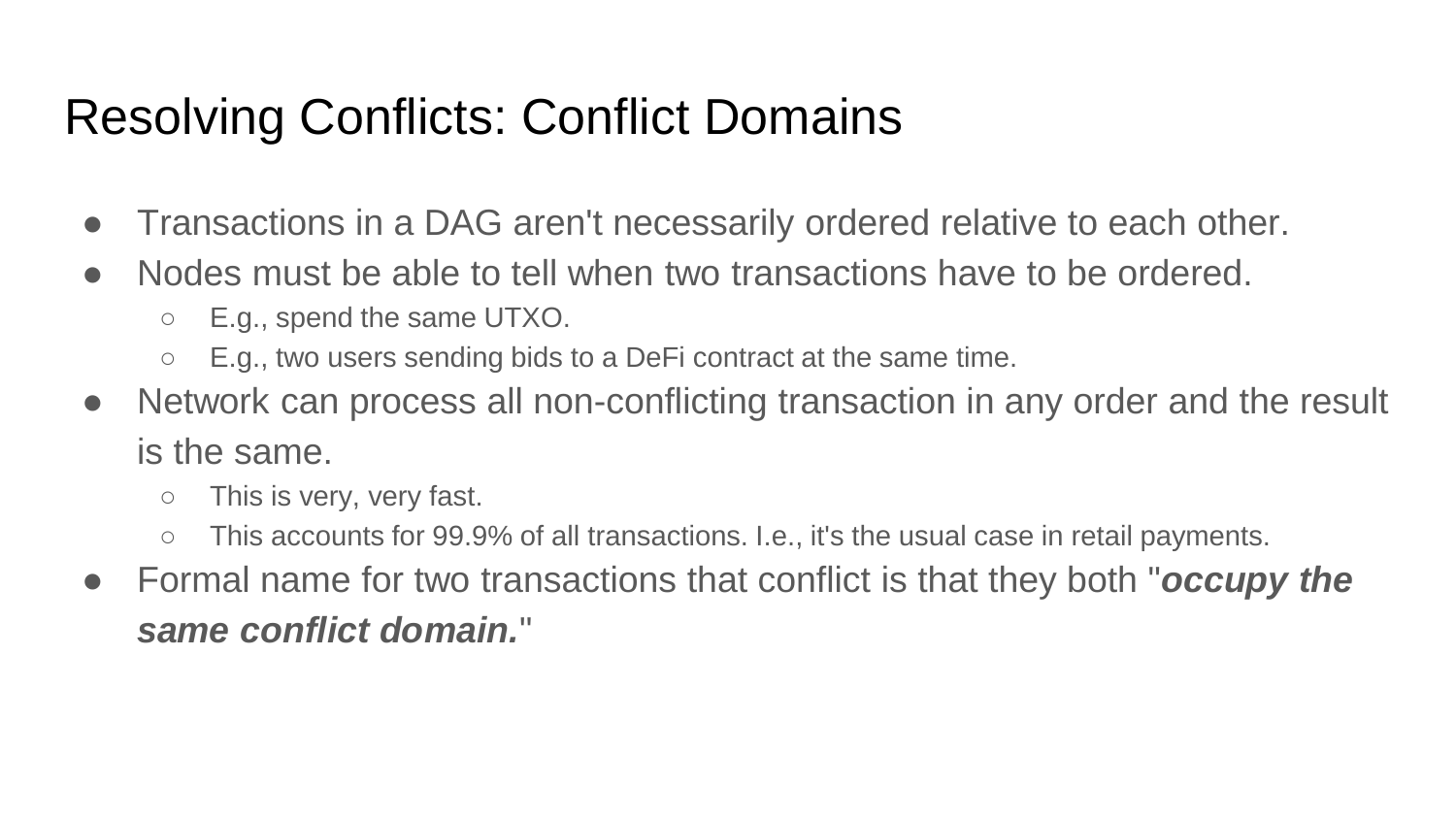#### Resolving Conflicts: Payments

- **Conflict domain is the wallet, UTXO, and a "check number."**
	- Only way for this to happen is a double-spend.
	- User must be malicious.
- Blocks are never rejected or reverted, because nodes use a "line item veto" to determine individual transactions that conflict and handle them separately.
- Network chooses between conflicting transactions deterministically. Usually, *Whichever transaction has the lower transaction hash, that one wins.* Can be different if there's a partition where a FTM agrees on the other one before the partition ends.
- Slower than the normal use case, but still quite fast.
- Double spends do not slow down other transactions, so **only the malicious user is harmed** by this.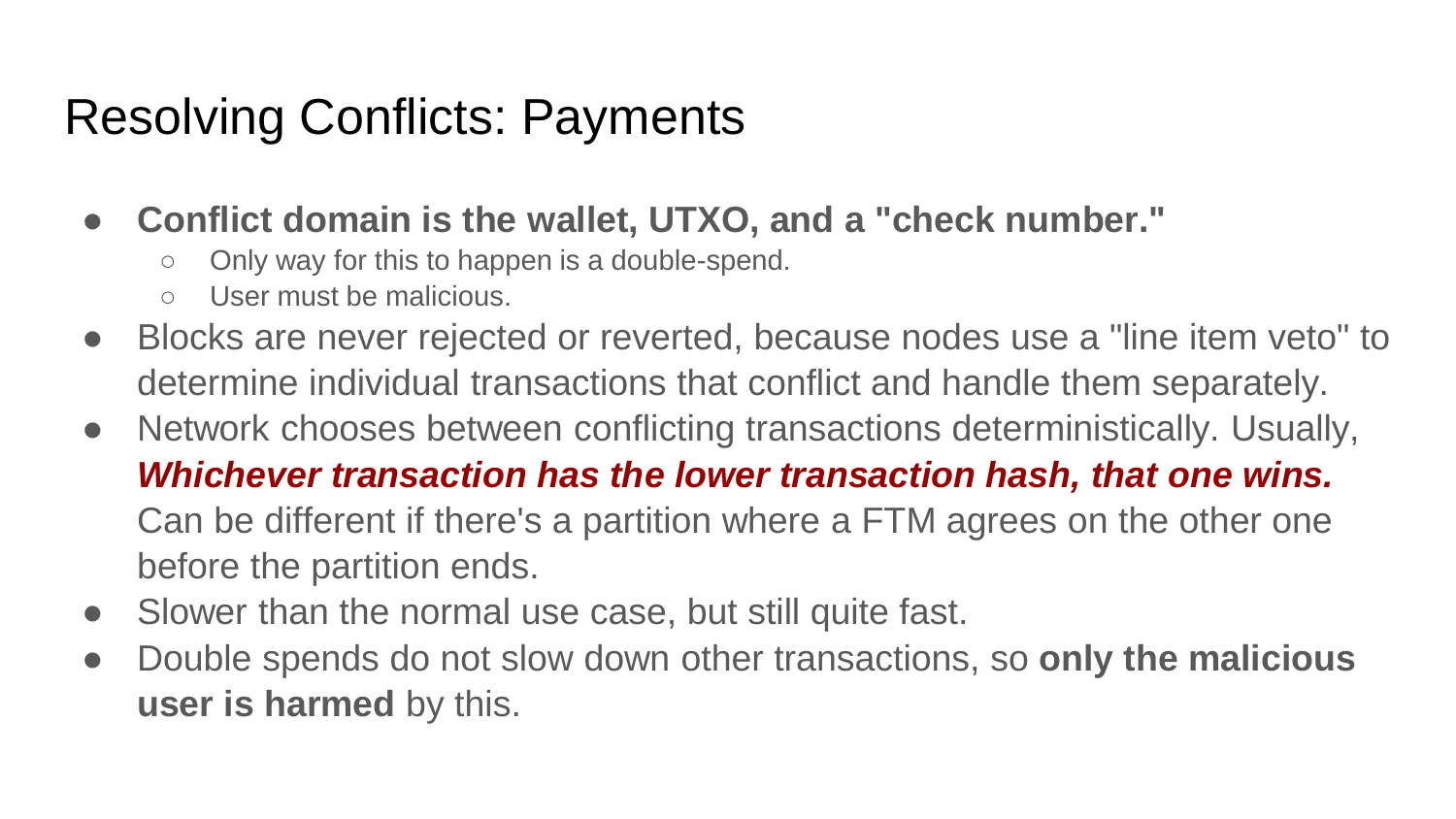### Resolving Conflicts: Smart Contracts

#### ● **Conflict domain is the smart contract address and an "epoch number."**

- Can happen when two people make a call to the contract at the same time.
- Users aren't necessarily malicious.
- Two options for ordering conflicting contract messages:
	- (1) Network chooses between conflicting transactions deterministically: *Whichever transaction has the lower transaction hash, that one wins.*
		- Advantages: Simple, easy for developers to handle, very very fast.
		- Disadvantages: For DeFi applications, may still permit some limited front-running attacks on bids.
	- (2) Network makes no choice: *Delivers the transactions to the smart contract with no order and the contract places an order on them.* E.g., "highest bid gets priority."
		- Advantages: Granular application level control, no frontrunning.
		- Disadvantages: More difficult for developers.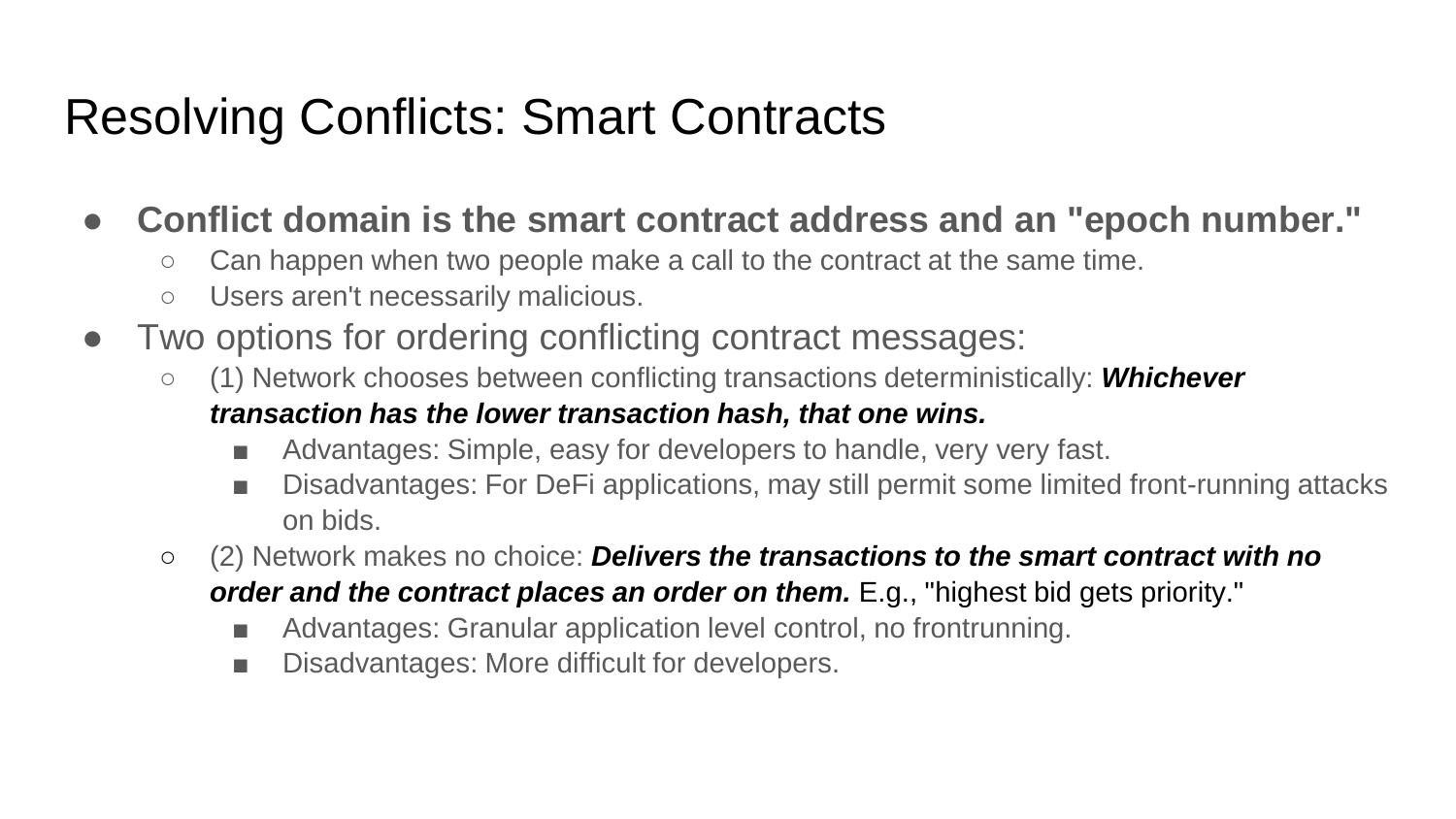# Casanova is Scalable

- The unit of capacity for a blockchain is bytes/second that is *usable for transactions*.
- In Casanova, all nodes produce blocks.
- Validator bandwidth: 1 Gbps.
- With 2,000 validators:
	- Validators produce 1.25 MB blocks each minute.
	- Blocks can contain more than *6,000 transactions*.
	- Total capacity over *140,000 txn/second*.

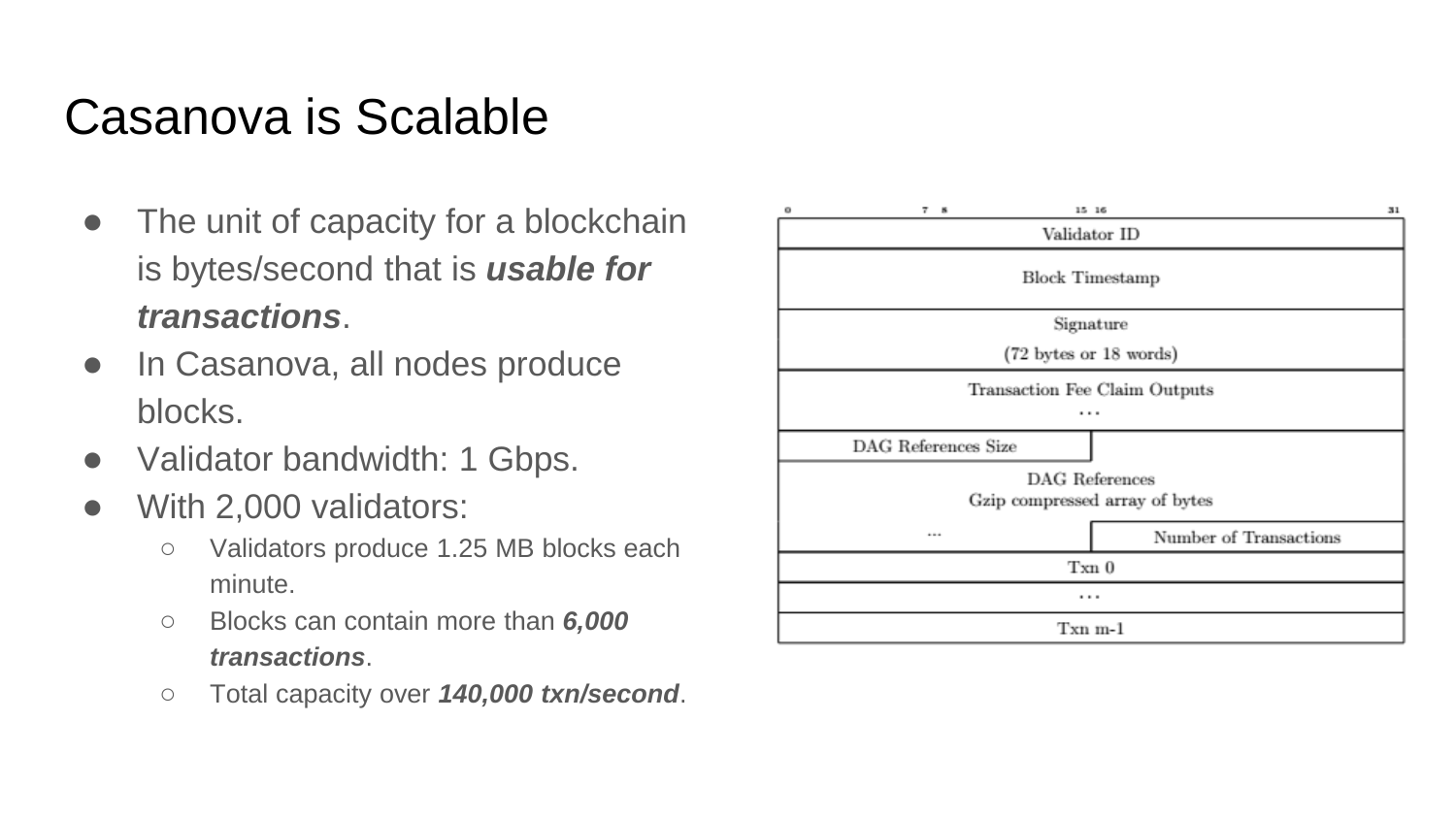# **Optimizations**

- Transaction Streaming:
	- Block structure is reversed and transactions are sent ahead of node signatures. This commits a node to including a transaction in just a few milliseconds, so "confirmation" times are <100ms.
- DAG Level
	- Most calculations in the protocol are pure functions of the DAG making them very fast.
	- Blocks can be "archived" in just a few minutes, making the resident block set quite small if the network is operating correctly.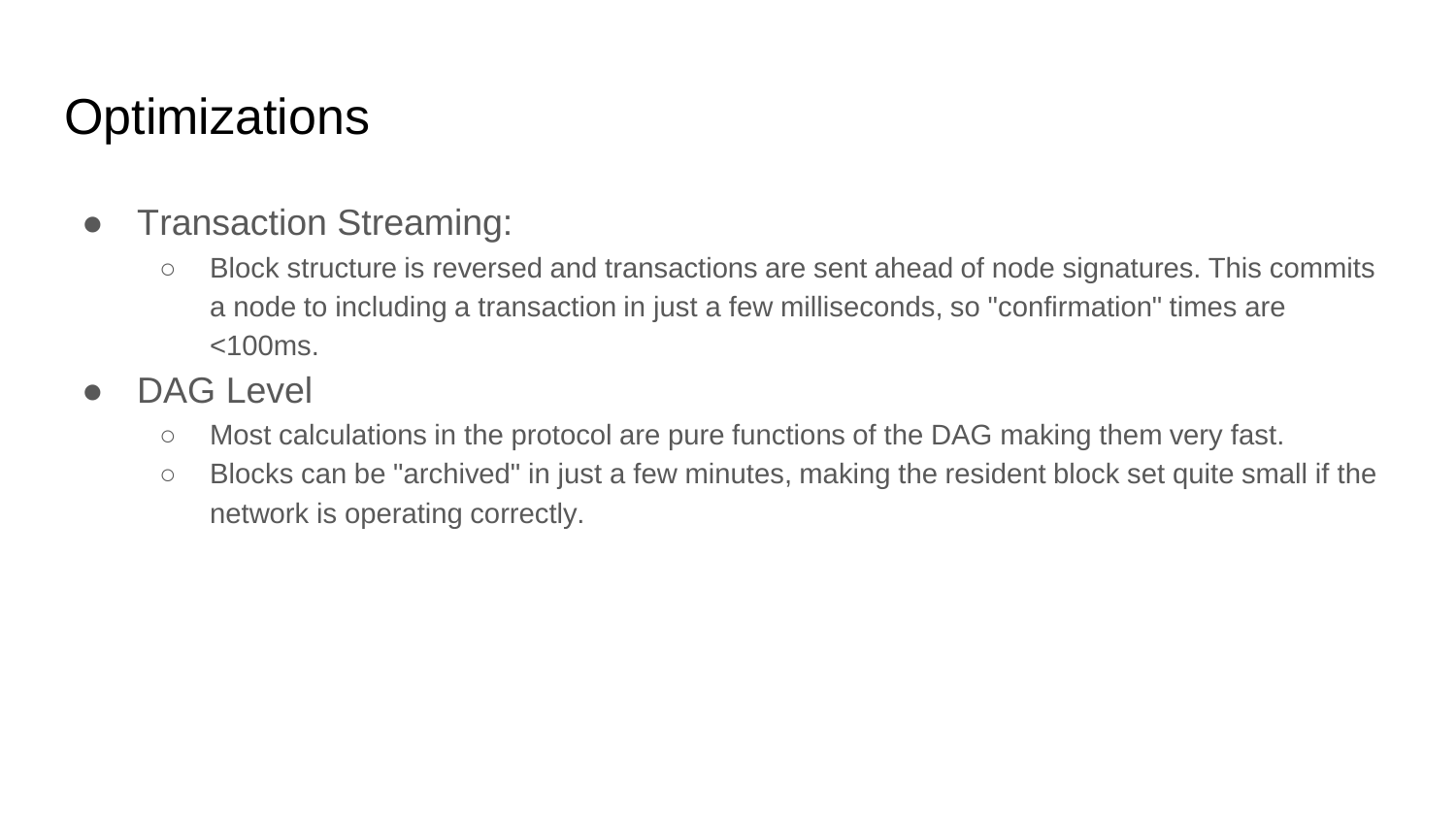#### Validators

- Nodes become validators by bonding "stake" using a special transaction.
- The full list of validators as of a given block is a deterministic, purely functional calculation on the DAG.
- Everyone knows what fault-tolerant majority must observe the block to finalize it.
- Attacker must control half of the network to prevent finalization.
- Attacker must control 1⁄3 of the network and partition the remaining nodes to cause conflicting transactions.
	- Must also prevent node operators in the two groups from talking to each other by phone, email, etc. for 6 months to get away with cashing out their stake.
- Censorship is very difficult, even with >50% of the network.